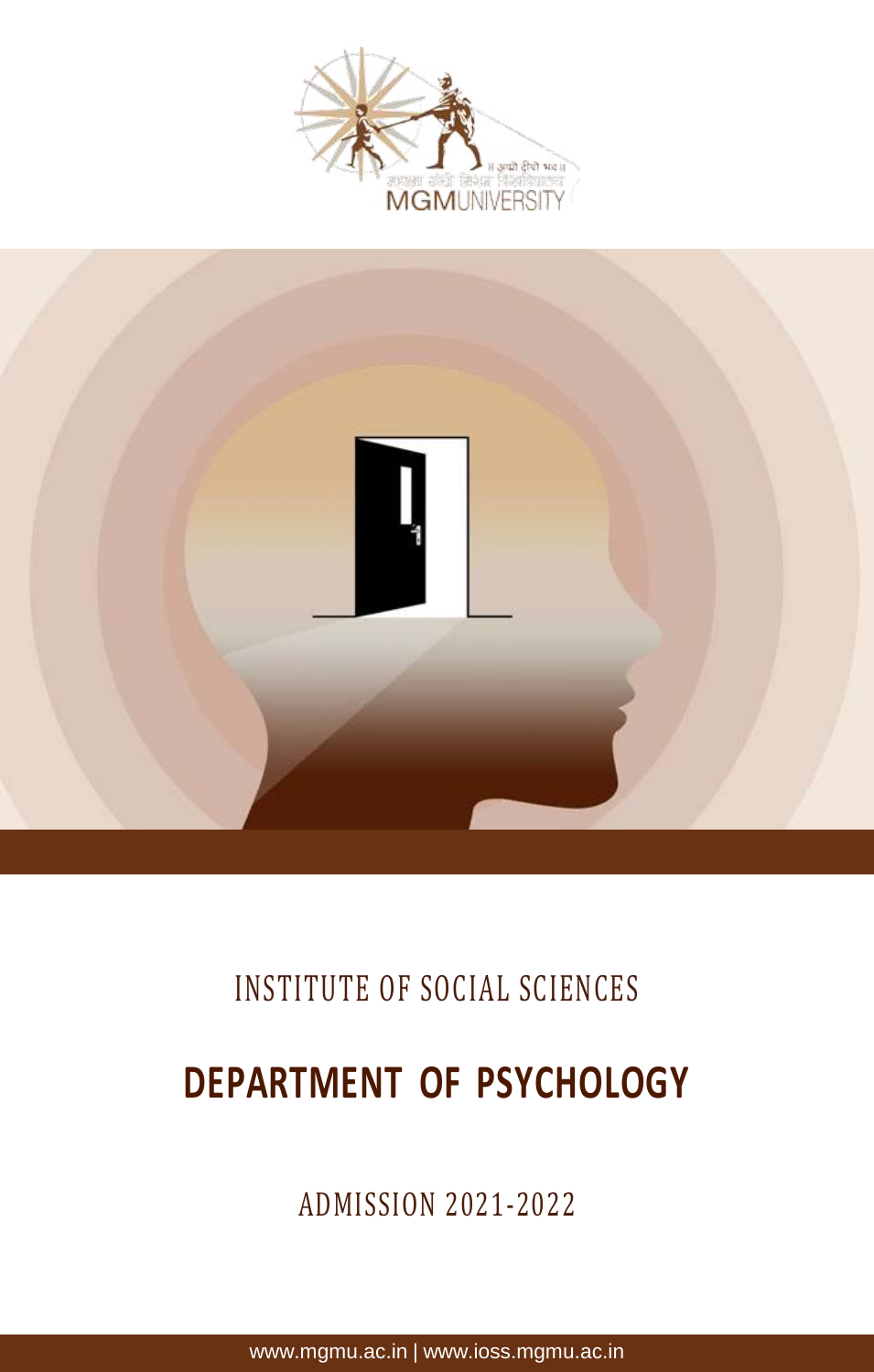

## **Department of Psychology MGM University** Advisory Board



**Dr. Rekha Shelke** Dean, Social Sciences & Humanities MGM University Cell: +91-8308833898 Email[: rekhashelke@gmail.com](mailto:rekhashelke@gmail.com)



**Dr. Himmatrao Narke** Chairman, Board of Studies Department of Psychology, MGM University Cell: 9423989811 | [Email:drhjnarke@yahoo.co.in](mailto:drhjnarke@yahoo.co.in)



**Dr. Narendra Vasantrao Deshmukh** [M.A., PhD Psychology] Associate Professor Maharaja SayajiraoGaikwad College, Malegaon Camp, Nashik Cell : 9422945994 | Email : [nvdnashik@gmail.com](mailto:nvdnashik@gmail.com)



**Dr. K. Uma Rani** [M.Sc, M. Phil, PhD in Psychology] Professor, Department of Psychology SPW Degree & P.G. College, Tirupati Experience: 29 years Cell: 9963299969 Email: [umashastri1310@gmail.com](mailto:umashastri1310@gmail.com)

#### **Psychology**

Psychology is a vital field now because of the increasing focus on mental health and wellbeing. Psychology, as a discipline, studies human behavior and mental processes from diverse perspectives. It employs scientific methods to understand human perception, learning, emotions and reactions to situations.

Psychology is an interdisciplinary field since it shares its boundaries with several other disciplines like social sciences, life sciences and artificial intelligence. Needless to say, the scope of psychology, as a career, are huge.

A psychologist has a future in diverse fields, including clinical psychology, industrial psychology and organization behavior, school psychology, forensic psychology, sports psychology, rehabilitation, cognitive neuroscience and many more. Moreover, teaching and research in all these assorted fields assure a promising future for the students of psychology.



#### **Dr. Sumedha Jadhav**

[M.A. B.Ed, PhD Psychology] Head, Department of Forensic Psychology Govt. Institute of Forensic Science, Aurangabad Experience: 10 years Cell: 9923096692 | Email: [sumedha.jadhav82@gmail.com](mailto:sumedha.jadhav82@gmail.com)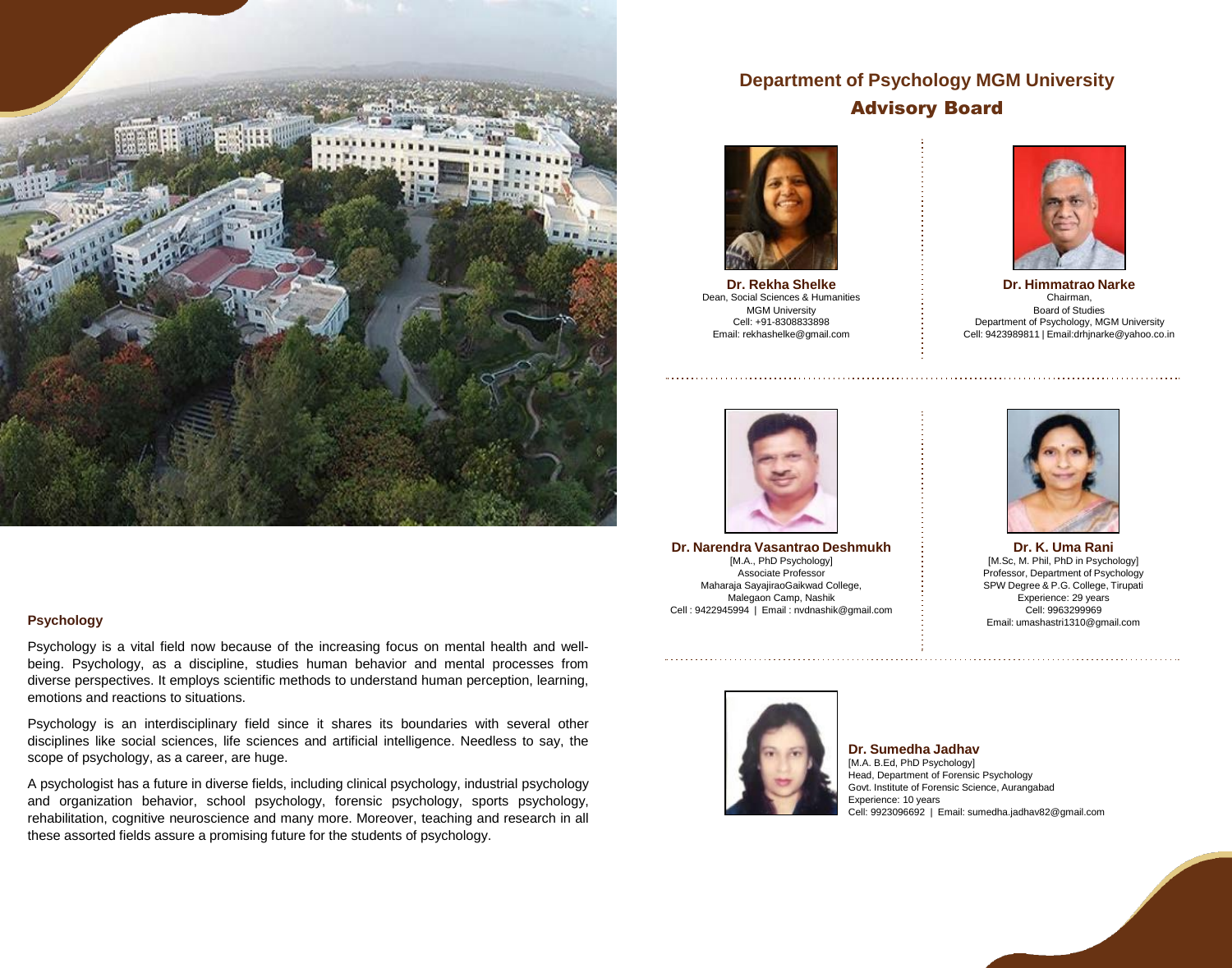## **Department of Psychology MGM University** Teaching Faculty (Department)



**Dr. Surekha Marathe** Head of the Department Director of Psychological Counseling Centre B.Ed, M.A. & PhD in Psychology Former HOD- Dept. of Psychology, Deogiri College, Aurangabad. Cell: 9823865301 Email[: surekhajadhav540@gmail.com](mailto:surekhajadhav540@gmail.com)



**Miss Arya Tendulkar** Teaching Assistant, Counseling Psychologist, Psychotherapist M.A. Counseling Psychology P.G. Diploma in Counseling & Psychotherapy Certification courses in Special Education, REBT& Applied behaviour analysis Cell: 9356114606 Email: [aryatendulkar.mgmpsy@gmail.com](mailto:aryatendulkar.mgmpsy@gmail.com)

#### **UG program : B.A. (Hons) Psychology**

#### **Program outline :**

B.A. (Hons) Psychology aims at developing an understanding of the growing discipline of psychology and promoting skill based education. An important goal is to facilitate self-discovery in the students and ensure their enthusiastic and effective participation in responding to the needs and challenges of society. The course intends to enable students in developing skills and competencies needed for meeting the challenges and needs of the real world effectively. Hence this syllabus is created keeping in mind the changing nature of the society, educational institutions and the workplace and inculcate the required competencies in the students to understand and respond to the same efficiently and effectively

#### **Program details :**

- **• Duration :** 3 years (6 semesters)
- **• Total seats :** 30
- **• Total credits :** 142
- **• Medium :** english
- **• Eligibility :** 10+2 from any recognised board or college

#### **Key features :**

- Locf curriculum designed by UGC
- Choice based credit system
- Theoretical knowledge with practical immersions
- Highly qualified and digitally proficient faculty
- Research oriented teaching & exposure
- Internship for practical exposure
- World-class infrastructure and learning facilities
- Well-equipped laboratory
- Well-equipped computer lab and library with global access
- Well established counselling cell for students
- Educational culture and hygienic environment
- Disciplined and learning oriented atmosphere
- Guest lectures of experts in respective fields
- Practice of research and data analysis

#### **Framework of Program**

| <b>SEM</b> | <b>CODE</b> | <b>SUBJECT</b>                  |   |   | D |   | TOTAL |  |
|------------|-------------|---------------------------------|---|---|---|---|-------|--|
|            | <b>AECC</b> | English-I (Communication skill) |   | U |   | ◠ |       |  |
|            | CC          | Introduction to psychology i    | 4 | U | 4 | 6 |       |  |
|            | cc          | Developmental psychology i      | 4 | U | 4 | 6 | 18    |  |
|            | <b>GE</b>   | Youth psychology                | 3 |   |   | 4 |       |  |

| <b>SEM</b> | <b>CODE</b> | <b>SUBJECT</b>                  |                |   | Р |                | TOTAL |
|------------|-------------|---------------------------------|----------------|---|---|----------------|-------|
| Ш          | <b>AECC</b> | English-II (Presentation skill) | $\overline{2}$ | 0 | 0 | -2             |       |
|            | CC          | Introduction to psychology ii   | 4              | 0 | 4 | 6              |       |
|            | <b>CC</b>   | Developmental psychology ii     | 4              | 0 | 4 | 6              | 20    |
|            | <b>GE</b>   | Intergroup relation             | 3              |   | 0 | 4              |       |
|            | <b>GE</b>   | Gandhian thought                | 2              | 0 | 0 | $\overline{2}$ |       |

| <b>SEM</b> | <b>CODE</b> | <b>SUBJECT</b>                |   |   | Р | C | ΓΟΤΑL |
|------------|-------------|-------------------------------|---|---|---|---|-------|
| Ш          | CC          | Introduction to biopsychology | 4 | 0 | 4 | 6 |       |
|            | CC          | Cognitive psychology          | 4 | 0 | 4 | 6 |       |
|            | CС          | Social psychology             | 4 | 0 | 4 | 6 | 25    |
|            | <b>AEEC</b> | Psychology of relationship    | 4 | 0 | 0 | 4 |       |
|            | <b>GE</b>   | Psychology and mental health  | 2 |   | 0 | 3 |       |



**Dr.Jyoti Mohonty** Visiting Faculty M.A(English), M.Ed, NET & Ph.D. in Education Specialization-English Language Teaching Experience 8 years UG & PGExpert in Communication & Life Skills Cell: +91- 9172003510 Email: [mohantyjyoti9@gmail.com](mailto:mohantyjyoti9@gmail.com)

**Dr. Vaishali N. Choudhari** Assistant Professor B.Sc, M.A. &Ph.D in Psychology UGC-NET Qualified Diploma in Education Psychology Certification course in Memory & Cognition Certification course in REBT Cell: 9518929218 Email: [vaishalichoudhari9@gmail.com](mailto:vaishalichoudhari9@gmail.com)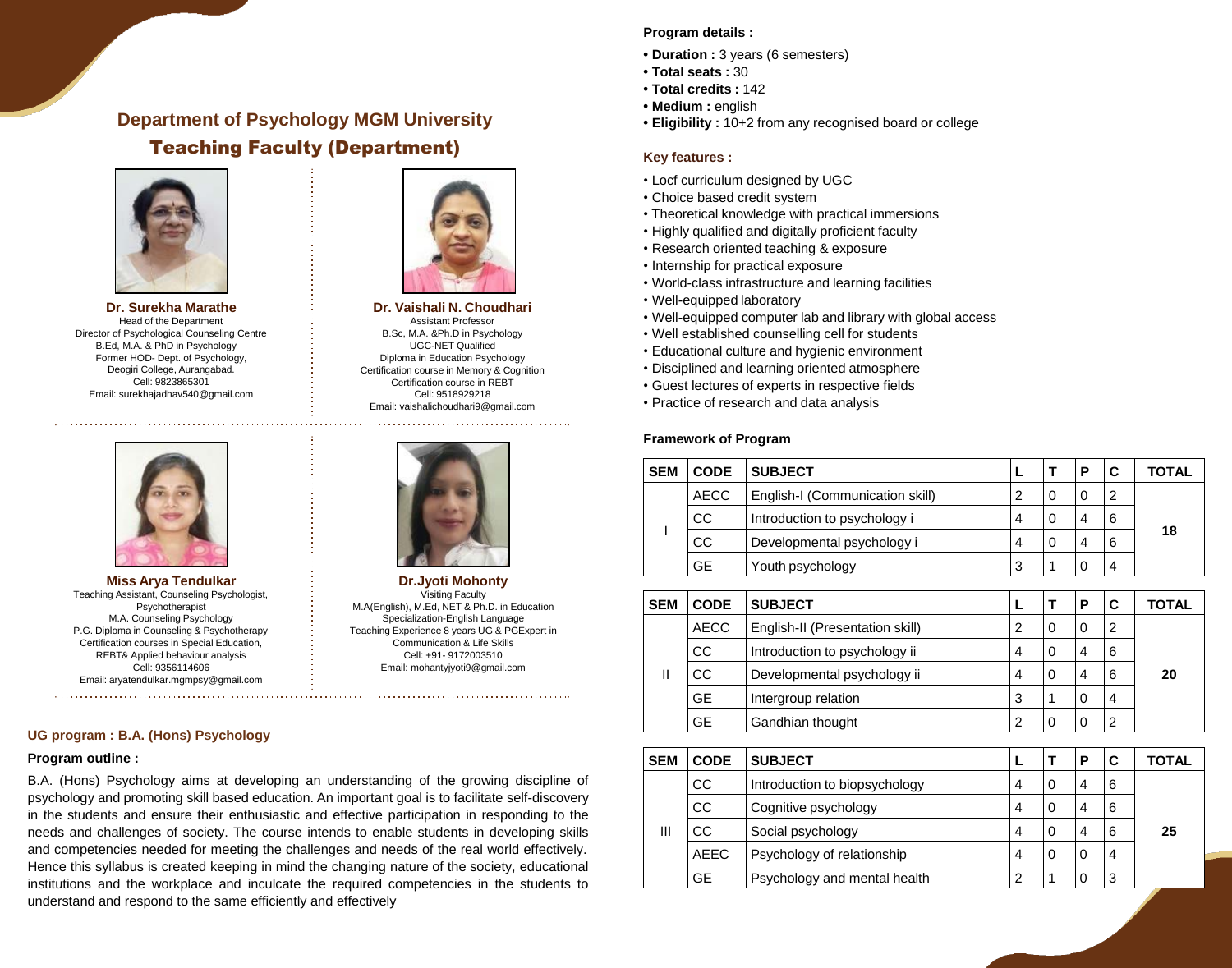| <b>SEM</b> | <b>CODE</b> | <b>SUBJECT</b>                                  |                |             | Р | C | TOTAL |
|------------|-------------|-------------------------------------------------|----------------|-------------|---|---|-------|
| IV         | CC          | Clinical psychology i                           | 4              | 0           | 4 | 6 |       |
|            | CC          | Research methodology                            | $\overline{4}$ | 0           | 4 | 6 |       |
|            | <b>CC</b>   | Psychological assessment                        | 4              | $\mathbf 0$ | 4 | 6 | 25    |
|            | <b>DSE</b>  | Introduction to Indian psychological<br>thought | 4              | $\mathbf 0$ | 0 | 4 |       |
|            | <b>GE</b>   | Psychology at Work                              | 2              | 1           | 0 | 3 |       |

| <b>SEM</b> | <b>CODE</b> | <b>SUBJECT</b>         |   |   |   | C | TOTAL |
|------------|-------------|------------------------|---|---|---|---|-------|
| V          | CC          | Clinical psychology ii | 4 | U | 4 | 6 |       |
|            | CC          | Data analysis          | 4 |   |   | 6 |       |
|            | <b>DSE</b>  | Health psychology      | 4 | Ü | 4 | 6 | 26    |
|            | <b>DSE</b>  | Educational psychology | 4 | O | 2 | 5 |       |
|            | <b>AEEC</b> | Sport psychology       | 2 |   | ◠ | 3 |       |

| <b>SEM</b>           | <b>CODE</b> | <b>SUBJECT</b>            | ► |          | Р  | С   | TOTAL |  |
|----------------------|-------------|---------------------------|---|----------|----|-----|-------|--|
|                      | CC          | Organizational psychology | 4 | $\Omega$ | 4  | 6   |       |  |
|                      | CC          | Guidance & counseling     | 4 | $\Omega$ | 4  | 6   |       |  |
| VI                   | <b>DSE</b>  | Positive psychology       | 4 | 0        | 2  | 5   | 28    |  |
|                      | <b>DSE</b>  | Forensic psychology       | 4 | 0        | 2  | 5   |       |  |
|                      |             | Project                   | 0 | 0        | 12 | 6   |       |  |
| <b>Total credits</b> |             |                           |   |          |    | 142 |       |  |

#### **P.G. program: M.A. Psychology (Specialization in Clinical Psychology)**

#### **Program outline :**

M.A. Psychology or master of arts in psychology is a postgraduate psychology course. Psychology includes a comprehensive and thorough study of psychology as a discipline at an advanced level.

The course curriculum for post-graduate students of psychology has been designed by the department of psychology at mgm university after carefully going through the university grants commission (ugc) guidelines for the M.A. Psychology program. The syllabi for all the course papers were updated with the latest topics in the field after evaluating the courses and the upcoming trends in psychology.

M.A. (Psychology) degree course covers the study of mental processes, motives, reactions, feelings, conflict resolution, crisis management, groupthink, motivation and nature of the mind. It covers subjects and topics like general psychology, social psychology, clinical psychology, counseling psychology, health psychology, industrial psychology, etc. In other words, M.A. (Psychology) degree course is a study involving the scientific study of mental functions and behavior.

**Program outline :**

- **• Duration :** 2 Years (4 semesters)
- **• Total Seats :** 20
- **• Total Credits :** 80
- **• Admission :** Will be through MGM Entrance Test to be held in July
- **• Medium :** English & Marathi
- **• Eligibility :** Any graduate from a recognized university with minimum 45% marks

#### **Key features :**

- Theoretical knowledge with practical immersions
- High quality and experienced faculty
- Research oriented teaching & exposure
- World-class infrastructure and learning facilities
- Well-equipped laboratory.
- Well established counselling cell for students
- Educational culture and hygienic environment
- Disciplined and learning oriented atmosphere
- Guest lectures of experts in respective fields
- Practice of research and data analysis
- Well-equipped computer lab and library with global access

#### **Learning Outcome :**

- Students will achieve foundational and applied knowledge and skills in research methodology and statistical analysis
- Students will develop foundational knowledge of research and theory related to clinical psychology
- Students will develop competence in formulating and conducting independent research and communicating results (in oral and written form)
- Students will develop the skills needed to conduct a range of psychological assessments
- Students will develop skills in differential diagnosis, case formulation, treatment planning and therapeutic skills
- Students will be knowledgeable about the ethical guidelines and standards related to the practice of psychology as per the guidelines. They will also know how to apply these standards in their professional practice
- Students will be able to analyse and critically evaluate ethical dilemmas and identify appropriate means for resolution
- Students will be responsive to issues of diversity in their academic, research, and professional practice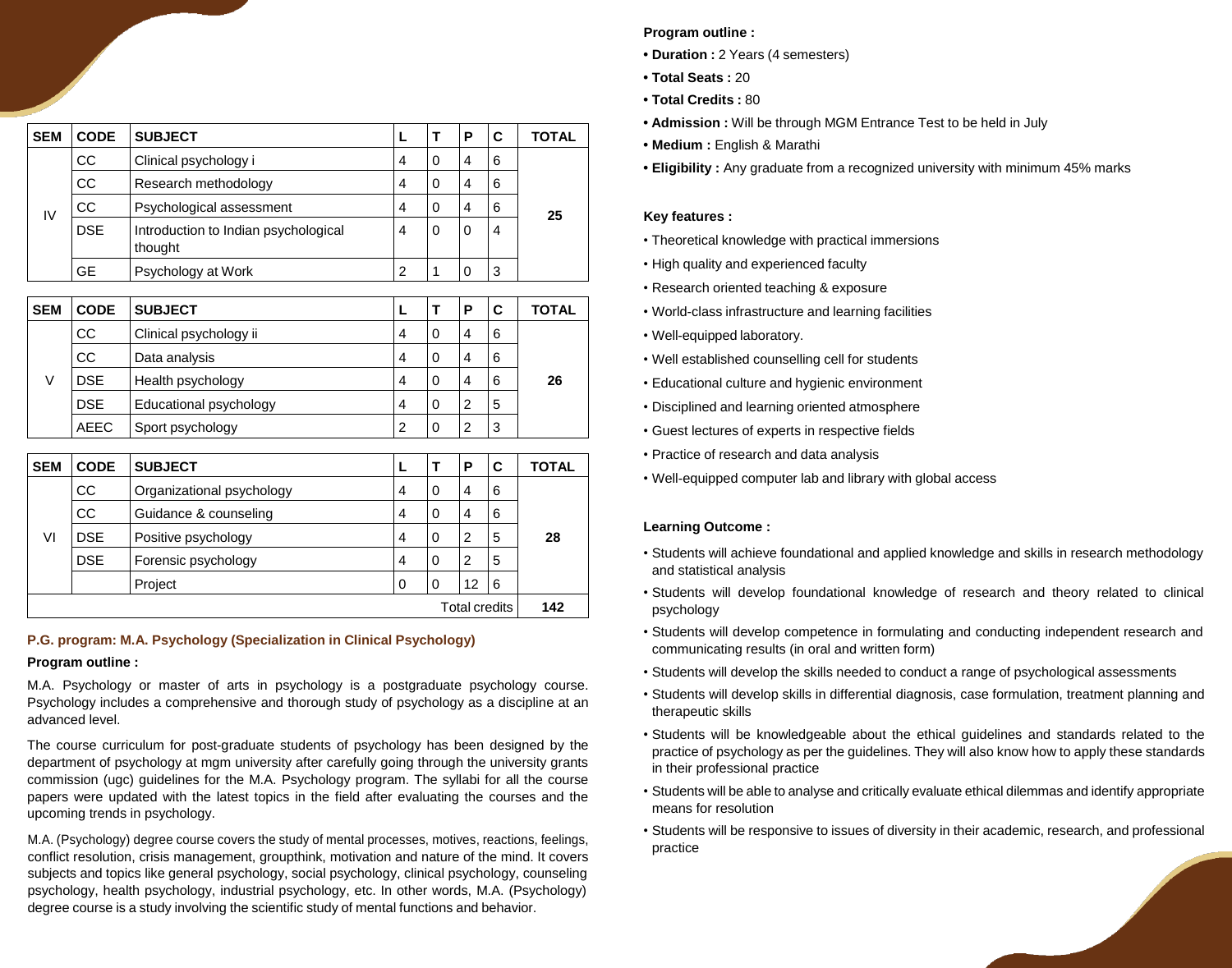#### **Framework of Program**

| SEM.         | Sr.<br><b>No</b> | <b>COURSES</b> | <b>NAMEOFCOURSES</b>                              | $L-T-P=C$       | <b>EVALUATION</b> |                 |  |
|--------------|------------------|----------------|---------------------------------------------------|-----------------|-------------------|-----------------|--|
|              |                  |                |                                                   |                 | <b>EXTERNAL</b>   | <b>INTERNAL</b> |  |
|              | 1.               | Core-1         | Cognitive Psychology                              | $4 - 0 - 0 = 4$ | 60                | 40              |  |
|              | 2.               | Core-2         | Research Methodology &<br>Statistics-I            | $4 - 0 - 0 = 4$ | 60                | 40              |  |
| I.           | 3.               | Core-3         | Introduction to<br>Personality-I                  | $4 - 0 - 0 = 4$ | 60                | 40              |  |
|              | 4.               | Core-4         | Social Psychology-I                               | $4 - 0 - 0 = 4$ | 60                | 40              |  |
|              | 5.               | Experiments    | Practicum                                         | $0 - 0 - 8 = 4$ | 60                | 40              |  |
|              | 6.               | Core-4         | Physiological psychology                          | $4 - 0 - 0 = 4$ | 60                | 40              |  |
|              | 7.               | Core-5         | Research Methodology &                            | $4 - 0 - 0 = 4$ | 60                | 40              |  |
|              |                  |                | statistic-l                                       |                 |                   |                 |  |
| $\mathbf{I}$ | 8.               | Core-6         | Introduction to Personality-<br>$\mathsf{I}$      | $4 - 0 - 0 = 4$ | 60                | 40              |  |
|              | 9.               | Core-7         | SocialPsychology-II                               | $4 - 0 - 0 = 4$ | 60                | 40              |  |
|              | 10.              | Testing        | Practicum                                         | $0 - 0 - 8 = 4$ | 60                | 40              |  |
|              | 11.              | Core-7         | AbnormalPsychology-I                              | $4 - 0 - 0 = 4$ | 60                | 40              |  |
|              | 12.              | <b>DSE</b>     | <b>Health Psychology</b>                          | $4 - 0 - 0 = 4$ | 60                | 40              |  |
|              | 13.              | Open           | <b>Counselling Psychology</b>                     | $4 - 0 - 0 = 4$ | 60                | 40              |  |
| III          | 14.              | elective       | Rehabilitation psychology                         |                 |                   |                 |  |
|              |                  | (Anyone)       |                                                   |                 |                   |                 |  |
|              | 15.              | Core-8         | <b>Psychological Testing</b>                      | $4 - 0 - 0 = 4$ | 60                | 40              |  |
|              | 16.              | Internship     | Practicum                                         | $0 - 0 - 4 = 2$ | 30                | 20              |  |
|              |                  |                |                                                   |                 |                   |                 |  |
|              | 17.              | Core-9         | Abnormal Psychology-II                            | $4 - 0 - 0 = 4$ | 60                | 40              |  |
|              | 18.              | Core-10        | Psycho-diagnosis                                  | $4 - 0 - 0 = 4$ | 60                | 40              |  |
|              | 19.              | Openelective   | Positive Psychology                               | $4 - 0 - 0 = 4$ | 60                | 40              |  |
| IV           | 20.              | (Anyone)       | Community mental health                           |                 |                   |                 |  |
|              | 21.              | <b>DSE</b>     | Psychotherapy &<br><b>Intervention Strategies</b> | $4 - 0 - 0 = 4$ | 60                | 40              |  |
|              | 22.              | Project        | Practicum                                         | $0 - 0 - 8 = 4$ | 60                | 40              |  |

#### **Diploma program : P.G. Diploma in Guidance & Counselling**

#### **Program outline :**

Diploma in guidance and counseling aims to counsel and guide the young generation for defining their career path ahead. The course intends to enable students in developing skills and competencies needed for meeting the challenges and needs of the real world effectively. Different kinds of problems are prevailing in the society and these have also percolated down to children. The answer to such problems lies in the fields of counseling psychology which is not only an important branch of psychology but alsodeal with the application of psychological principles as well as therapeutic techniques in combination.

Hence this syllabus is created keeping in mind the changing nature of the society, educational institutions and the workplace and inculcate the required skills in the students to understand and respond to the same efficiently and effectively.

#### **Program details:**

- **• Duration :** 1 Years (2 semesters)
- **• Total Seats :** 20
- **• Total Credits :** 34
- **Medium :** English
- **• Eligibility :** Any graduate from a recognized university with minimum 45% marks

#### **Key features:**

- A specialized training program in psychology with international standards
- Ability and skill enhancement course
- Theoretical knowledge with practical immersions
- High quality and experienced faculties
- Well-equipped laborato
- Well established counselling cell for students
- Educational culture and hygienic environment
- Disciplined and learning oriented atmosphere
- Guest lectures of experts in respective fields

#### **Framework of Program**

| SEM. |    | Sr. No.   COURSES                                                | $L-T-P-C$        | <b>EVALUATION</b> |          |  |
|------|----|------------------------------------------------------------------|------------------|-------------------|----------|--|
|      |    |                                                                  |                  | External          | Internal |  |
|      | 1. | <b>Basic Psychology</b>                                          | $4 - 0 - 0 = 4$  | 60                | 40       |  |
|      | 2. | Introduction to guidance & counseling                            | $4 - 0 - 0 = 4$  | 60                | 40       |  |
|      | 3. | Development of Individual Across the<br>lifespan                 | $4 - 0 - 0 = 4$  | 60                | 40       |  |
|      | 4. | Practical (Casestudies, visitsto<br>specialschools, old agehome) | $0 - 0 - 10 = 5$ | 60                | 40       |  |
|      |    |                                                                  |                  |                   |          |  |
|      |    |                                                                  |                  |                   |          |  |

|  | 5.  | Importantareasofcounseling                                                                                  | $4 - 0 - 0 = 4$ | 60   | 40 |
|--|-----|-------------------------------------------------------------------------------------------------------------|-----------------|------|----|
|  | 6.  | Therapeutic approaches to counseling                                                                        | $4 - 0 - 0 = 4$ | -60  | 40 |
|  |     | Psychological assessment                                                                                    | $4 - 0 - 0 = 4$ | -60  | 40 |
|  | -8. | Practical (psychological testing on subject   0-0-10=5<br>& workshop on career guidance school<br>students) |                 | l 60 | 40 |